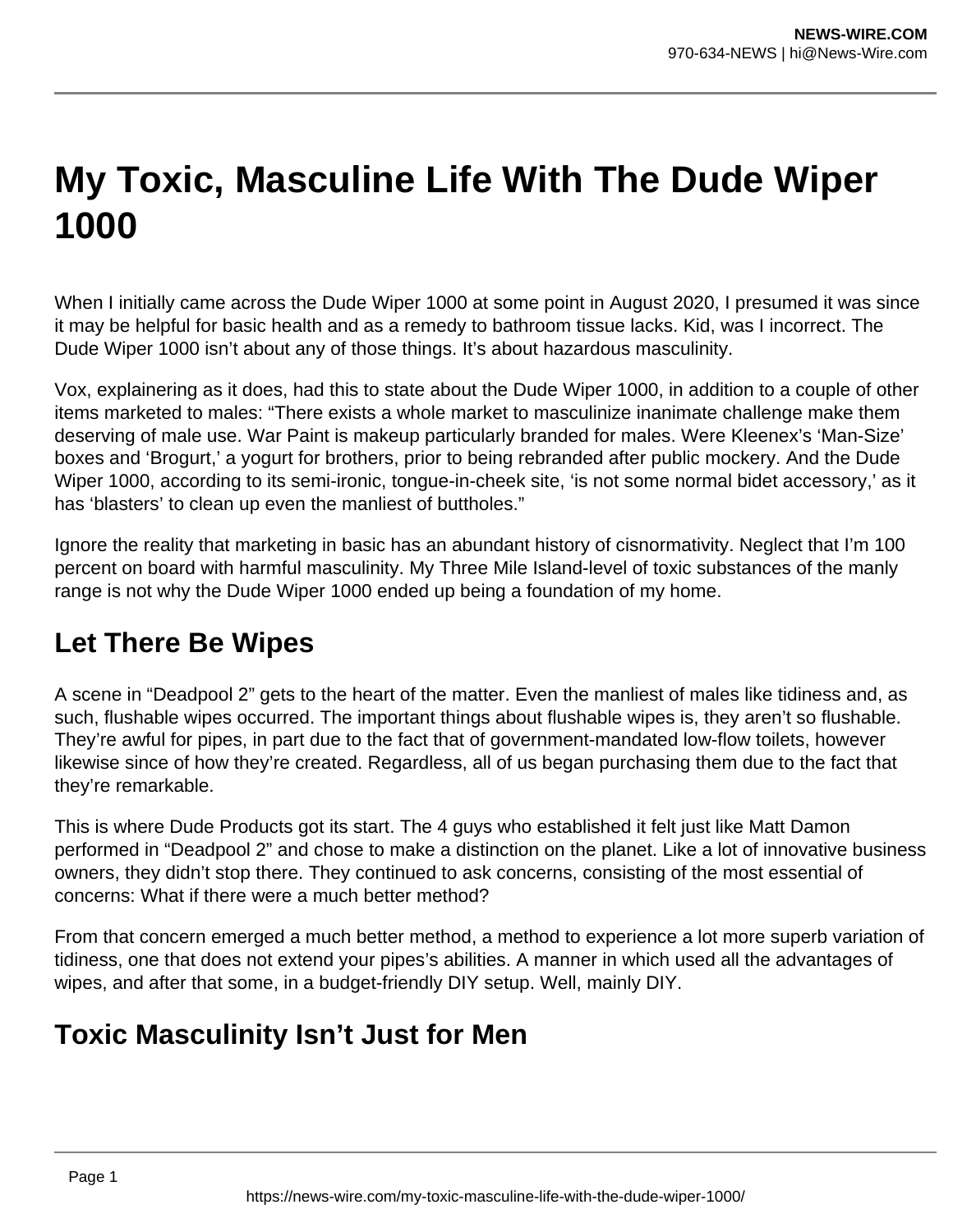I deal with 4 females. One is my better half, the rest are our kids. And they enjoy the Dude Wiper 1000 as much as I do. Kids can discover to stroll uphill both methods the snow, so my early issues didn't include them at all. My better half, nevertheless, should have the very best. Which's why among my concerns when we moved into a brand-new house in December 2020 was re-installing the inaugural one in our brand-new master bath as quickly as possible.

Given that pipes does not have any universal requirements, American Standard regardless of, I rapidly found that our brand-new master toilet had some truly cool guts. For some factor, the water system didn't just link to the bottom of the tank however went inside the tank, where it in some way met the remainder of the system. As I discovered when the plumbing technician came when I called, the connections had actually been misthreaded, which is why my effort to install it in our brand-new house resulted in a leakage and a failure to utilize that toilet for a couple of days since I had to turn off the water, drain it, and shut it down.

This is how essential the Dude Wiper 1000 was to our brand-new house. It was a top priority so essential that nobody grumbled when our restroom ended up being unusable, to the point of requiring to call a plumbing professional to guarantee it existed and readily available. The level of value likewise encompassed calling a plumbing to set up the 2nd one I acquired for my upstairs bar/office quickly after moving.

My kids do not understand it yet, however I'm going to purchase 2 more and have them set up in their restrooms quickly after Christmas. It's not truly since I'm a provider, although I certainly am, however mainly since I'm fed up with attempting to enter into the master restroom or the bar restroom just to be rejected due to the fact that among my children remains in there.

# **The Healing Power of Cleansing Rain**

When I set up the Dude Wiper 1000 in our previous home back in August 2020, I had no concept what sort of discomfort in the rear life will provide to me, nor how crucial the Dude Wiper 1000 was going to end up being since of that discomfort.

It began with what I believed was a stomach bug, then it rotated to what I believed was relentless dehydration. Ends up, I had an infection that had burst through my bladder. On the roadway to repairing that, there were numerous weaves to repairing my weaves, consisting of a colonoscopy.

If you've not yet had a colonoscopy, you may not understand that the very first part of it is ensuring you're empty in advance. To achieve this, you consume this truly terrible medication created to assist you empty yourself with a revenge, which is 110 percent more horrible than it sounds. Without wading unfathomable into the information, suffice it to state it's a procedure that genuinely makes a bidet your buddy.

In other words, I do not enjoy the Dude Wiper 1000 due to the fact that of my dudeness, however in spite of it. I require to be fresh and tidy. I require to feel revitalized. I do not require to take part in